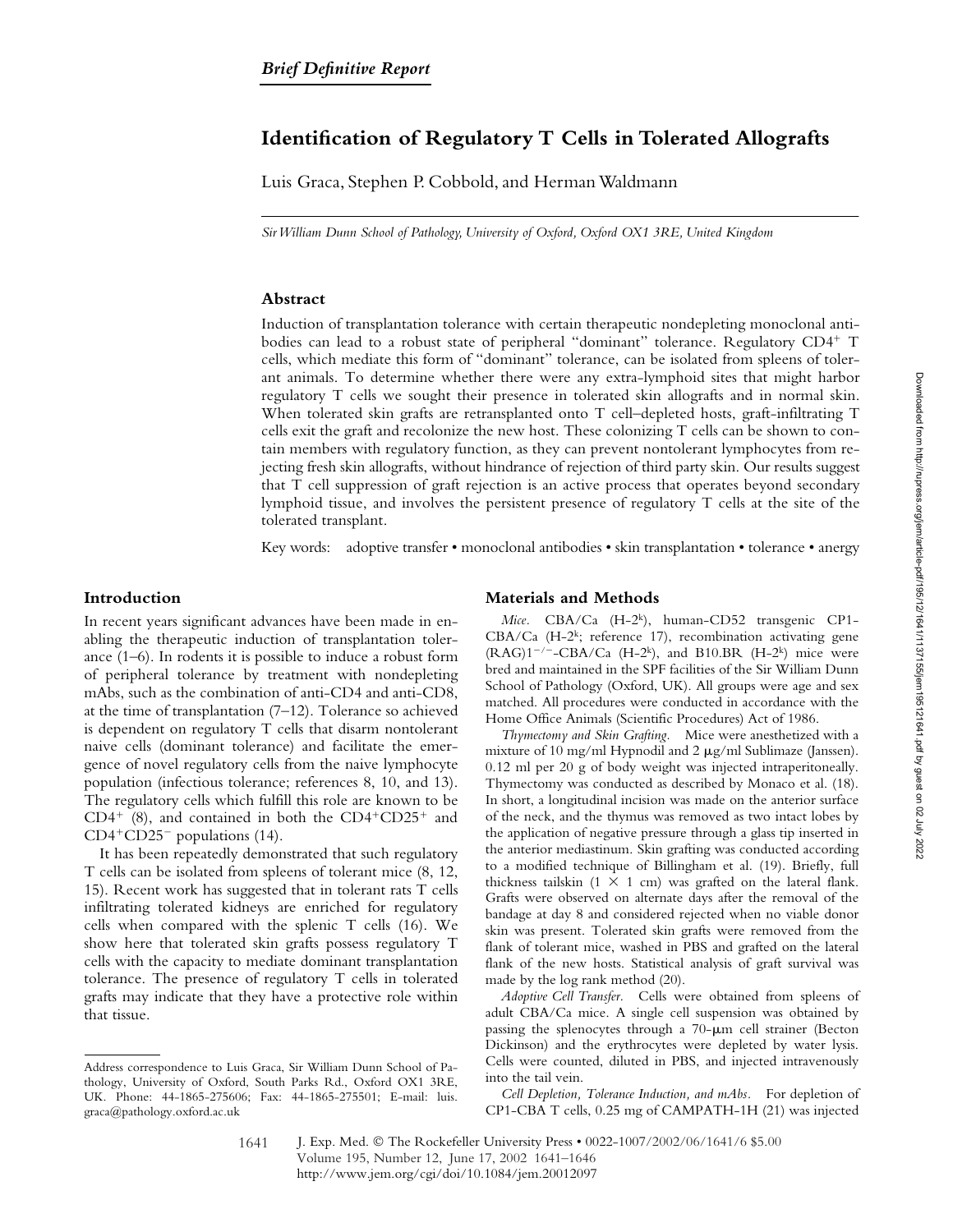intraperitoneally. Tolerance was induced in CBA/Ca and CP1- CBA mice by treatment with 1 mg nondepleting CD4 mAb (YTS177.9; reference 7) and 1 mg nondepleting CD8 mAb (YTS105.18; reference 7) at day 0, 2, and 4 after B10.BR skin transplantation. These mAbs were produced in our laboratory by culture in hollow fiber bioreactors, purified from culture supernatants by 50% ammonium sulfate precipitation, dialyzed against PBS, and the purity checked by native and SDS gel electrophoresis (PhastGel; Amersham Pharmacia Biotech).

*Flow Cytometric Analysis.* Peripheral blood samples were depleted of erythrocytes by water lysis, washed and resuspended in PBS, 1% wt/vol BSA, 5% vol/vol heat-inactivated normal rabbit serum, and 0.1% wt/vol sodium azide. Cells were incubated for 45 min at  $4^{\circ}$ C with directly conjugated CD3(KT3)-FITC, CD25(PC61)-PE (BD PharMingen), and CD4(H129.19)-Cy-Chrome (BD PharMingen). The cells were washed, resuspended in PBS, 1% wt/vol BSA, 0.1% wt/vol sodium azide, and fixed in 2% vol/vol formaldehyde solution. Three-color FACS-Calibur™ analysis was performed using CELLQuest™ software (Becton Dickinson).

### **Results and Discussion**

*Tolerated Skin Grafts Can Transfer Dominant Tolerance When Regrafted Onto New Recipients.* We investigated whether tolerated skin from animals exhibiting dominant tolerance play host to regulatory T cells. First, we established that the regrafting of tolerated B10.BR skin transplants into T cell–depleted hosts leads to a dominant tolerant state, such that adoptively transferred splenocytes from naive donors are prevented from rejecting fresh allografts (Fig. 1).

Tolerated B10.BR skin grafts, as well as control CBA/ Ca skin, were obtained from CBA/Ca mice 100 to 120 d after skin grafting, such tolerance having been induced initially with 3 doses of 1 mg nondepleting CD4 and CD8 mAbs given over 1 wk. T cell–depleted CP1-CBA mice were used as recipients for the regrafted skin. The CP1- CBA strain is histocompatible with CBA/Ca and expresses human-CD52 under the control of the CD2 promoter in all T cells, allowing selective T cell depletion with the hCD52 mAb CAMPATH-1H (13). "Recipient" CP1- CBA mice were thymectomized at 4 wk of age, and depleted of T cells with CAMPATH-1H 1 wk before skin grafting (designated as "empty" mice). 30 d after the grafting of these empty CP1-CBA mice with tolerated B10.BR or control CBA/Ca skin grafts, all mice were transfused with 107 splenocytes from naive CBA/Ca donors and challenged with a fresh B10.BR skin graft. Fig. 2 A shows that the group of mice, that had been transplanted with tolerated B10.BR skin grafts, were able to resist the rejection by naive cells. However, groups transplanted with CBA/Ca skin from the same tolerant donors were permissive for rejection, with a rate similar to the animals grafted with CBA/Ca skin from naive donors, and to the control recipients that had not received any preparatory skin graft.

To confirm that tolerant animals were not immunosuppressed, we showed that the same recipient test animals remained permissive for rejection of third-party skin. BALB/c



Figure 1. The experimental system. CBA/Ca or CP1-CBA were made tolerant to B10.BR skin grafts by treatment with nondepleting CD4 and CD8 mAbs. 100 d after tolerance induction the tolerated skin grafts, or autologous control skin, were removed and transplanted onto "empty" mice (either adult thymectomized and T cell–depleted CBA-CP1 mice, or RAG1<sup>-/-</sup>-CBA mice). After 30 d the mice were transfused with  $10<sup>7</sup>$ splenocytes from naive CBA/Ca mice, together with a fresh B10.BR skin graft. The possible outcomes are: rejection, when a nontolerant preexisting state permits the transfused cells to mediate graft rejection; or acceptance of the skin grafts, when tolerated grafts lead to a tolerance state that is nonpermissive for graft rejection by the transfused splenocytes.

and fresh B10.BR skin were transplanted in the same graft bed of mice of the nonpermissive group. Fig. 2 B shows that the third-party BALB/c skin grafts were promptly rejected while the B10.BR skin grafts were accepted indefinitely.

Taken together, these results confirm that only the tolerated skin grafts, but not autologous skin from tolerant animals, have the capacity to transfer dominant tolerance.

*Tolerance Is Not Due to Microchimerism.* There is evidence implicating donor microchimerism as a mechanism capable of enhancing graft acceptance (22, 23). To investigate whether microchimerism was the explanation for tolerance induced by transfer of tolerated skin grafts, we repeated the experiment but this time grafting CBA/Ca mice with skin from (B10.BR  $\times$  CBA/Ca)F<sub>1</sub>. Such skin grafts could contribute to the generation of donor-type microchimerism with cells simultaneously carrying CBA/Ca and B10.BR antigens and being naturally tolerant, by deletion, to both sets of antigens (without B10.BR-specific regulatory T cells). "Empty" CP1-CBA mice were transplanted with tolerated B10.BR skin grafts from tolerant CBA/Ca, another group with (B10.BR  $\times$  CBA/Ca)F<sub>1</sub> skin grafts transplanted previously in syngeneic  $F_1$  mice, and yet another group with fresh (B10.BR  $\times$  CBA/Ca)F<sub>1</sub> skin. In one control group, the empty CP1-CBA received no grafts. A challenge intravenous injection with 107 spleen cells from naive CBA/Ca was administered to all CP1- CBA mice 30 d after grafting. All mice received a new B10.BR skin graft on the following day. Fig. 3 shows that only the animals grafted with tolerated B10.BR skin from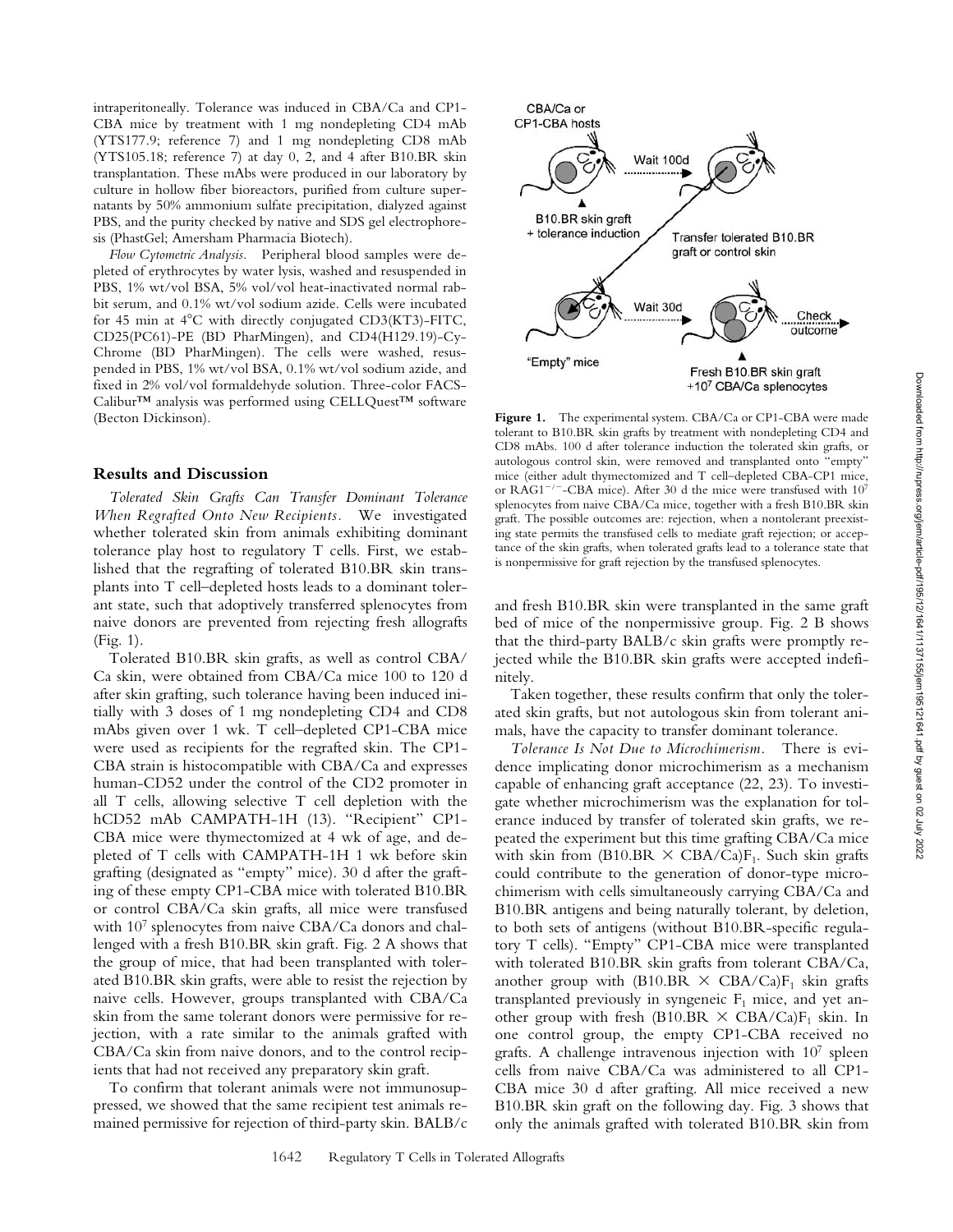

Figure 2. Tolerated skin grafts can transfer the tolerant state upon regraft. CP1-CBA mice were thymectomized at 4 wk of age, and depleted of T cells with 0.25 mg CAMPATH-1H. (A) At day  $-30$ , these mice were transplanted with tolerated B10.BR skin grafts from tolerant CBA/Ca (), CBA/Ca skin from the CBA/Ca tolerant to B10.BR skin grafts  $(\triangle)$ , or CBA/Ca skin from naive donors  $(\blacktriangledown)$ . A control group of mice did not receive any initial skin graft  $(\blacklozenge)$ . All mice were transfused with  $10^7$  spleen cells from naive CBA/Ca at day  $-1$ , and transplanted with a fresh B10.BR skin on the following day. Only mice with tolerated skin grafts resisted the challenge transfusion of nontolerant splenocytes and accepted the B10.BR skin grafts indefinitely ( $\blacksquare$ ,  $n = 5$ , MST  $>$ 100 d,  $P \le 0.002$  to other groups). In all other groups the B10.BR skin grafts were rejected at a similar rate. (B) Tolerant mice were grafted with both BALB/c ( $\blacksquare$ ) and B10.BR ( $\blacktriangle$ ) skin grafts in the same graft bed, 60 d after challenge with naive CBA/Ca splenocytes and a fresh B10.BR skin. Only BALB/c skin grafts were rejected ( $P \le 0.007$ ).

tolerant CBA/Ca were nonpermissive for naive cells to reject the B10.BR skin grafts. The empty mice, which had been grafted with (B10.BR  $\times$  CBA/Ca)F<sub>1</sub> skin, remained permissive and skin was rejected at rate similar to controls.

These results exclude microchimerism as being sufficient to drive tolerance achieved by transferring tolerated skin grafts. In addition, we can exclude any requirement for the thymus in the maintenance of the tolerant state, as all recipient mice had been adult thymectomized.

*Tolerance Is Due to Regulatory T Cells Present in the Skin Graft.* To establish the role of putative regulatory T cells infiltrating the skin graft we used CP1-CBA mice, tolerized to B10.BR skin grafts, as donors of tolerated B10.BR skin. This enabled us to use CAMPATH-1H mAb to deplete donor T cells present in the tolerated skin, once it had been retransplanted. Fig. 4 shows that when tolerated skin was obtained from tolerant CBA/Ca donors, hosts became nonpermissive for the rejection of fresh B10.BR skin graft after transfusion of 107 nontolerant spleen cells. However,



**Figure 3.** Tolerance is not due to microchimerism. Empty CP1-CBA mice were transplanted at day  $-30$  with tolerated B10.BR skin grafts from tolerant CBA/Ca ( $\blacksquare$ ), (B10.BR  $\times$  CBA/Ca)F<sub>1</sub> skin grafts ( $\blacktriangledown$ ), or (B10.BR  $\times$  CBA/Ca)F<sub>1</sub> skin grafts transplanted 30 d before into syngeneic hosts  $(\triangle)$ . A control group of mice did not receive any initial skin graft  $(\blacklozenge)$ . All mice were transfused with 107 spleen cells from naive  $CBA/Ca$  at day  $-1$ , and transplanted with a fresh B10.BR skin on the following day. Only recipients of tolerated skin grafts resisted the transfusion of nontolerant splenocytes and accepted the B10.BR skin grafts indefinitely ( $\blacksquare$ ,  $n = 5$ , MST  $> 100$  d,  $P \lt 0.002$ ). In all other groups the B10.BR skin grafts were rejected at a similar rate.

when the tolerated B10.BR skin was derived from tolerant CP1-CBA donors, and the hosts depleted of all donorderived and recipient T cells with 0.25 mg CAMPATH-1H at the time of regraft, grafts were rejected after the transfusion of naive CBA/Ca splenocytes.

From these results we can conclude that when any T cells carried over with tolerated skin grafts are depleted, then tolerance is not imposed on the recipient. As a corollary, when we observe nonpermissiveness, it must be due to regulatory T cells which had infiltrated the tolerated skin grafts, and not to other pro-tolerogenic properties of the tolerated skin, as in the example of neonatal tolerance (24, 25).

*T Cells Can Expand from the Tolerated B10.BR Skin Grafts.* We used RAG1<sup>-/-</sup>-CBA mice as T cell-deficient hosts to determine whether T cells infiltrating tolerated grafts can expand from the skin. These mice were grafted with tolerated B10.BR skin from either tolerant CBA/Ca or tolerant CP1-CBA, or autologous CBA/Ca skin from CBA/Ca mice tolerant to B10.BR skin grafts. A sample of peripheral blood was collected 30 d after transplantation, stained, and analyzed by flow cytometry. Fig. 5 A shows that CD4<sup>+</sup> T cells can be detected in the peripheral blood of transplanted  $RAG1^{-/-}$ -CBA mice 30 d after tolerated skin transplantation. Remarkably, the CD4<sup>+</sup> T cell frequency was significantly increased in recipients of tolerated skin grafts when compared with recipients of autologous skin from tolerant mice. In all mice the majority of CD4 cells that had expanded from the graft were  $CD4^+CD25^-$ , but a minority of CD4<sup>+</sup>CD25<sup>+</sup> cells could also be detected (Fig. 5 B). The frequency of  $CD4+CD25+T$  cells within the CD4<sup>+</sup> T cell population derived from tolerated skins was not significantly different from the usual frequency in naive CBA/Ca mice. 1 wk after the blood sampling, all animals were transfused with  $10<sup>7</sup>$  spleen cells from naive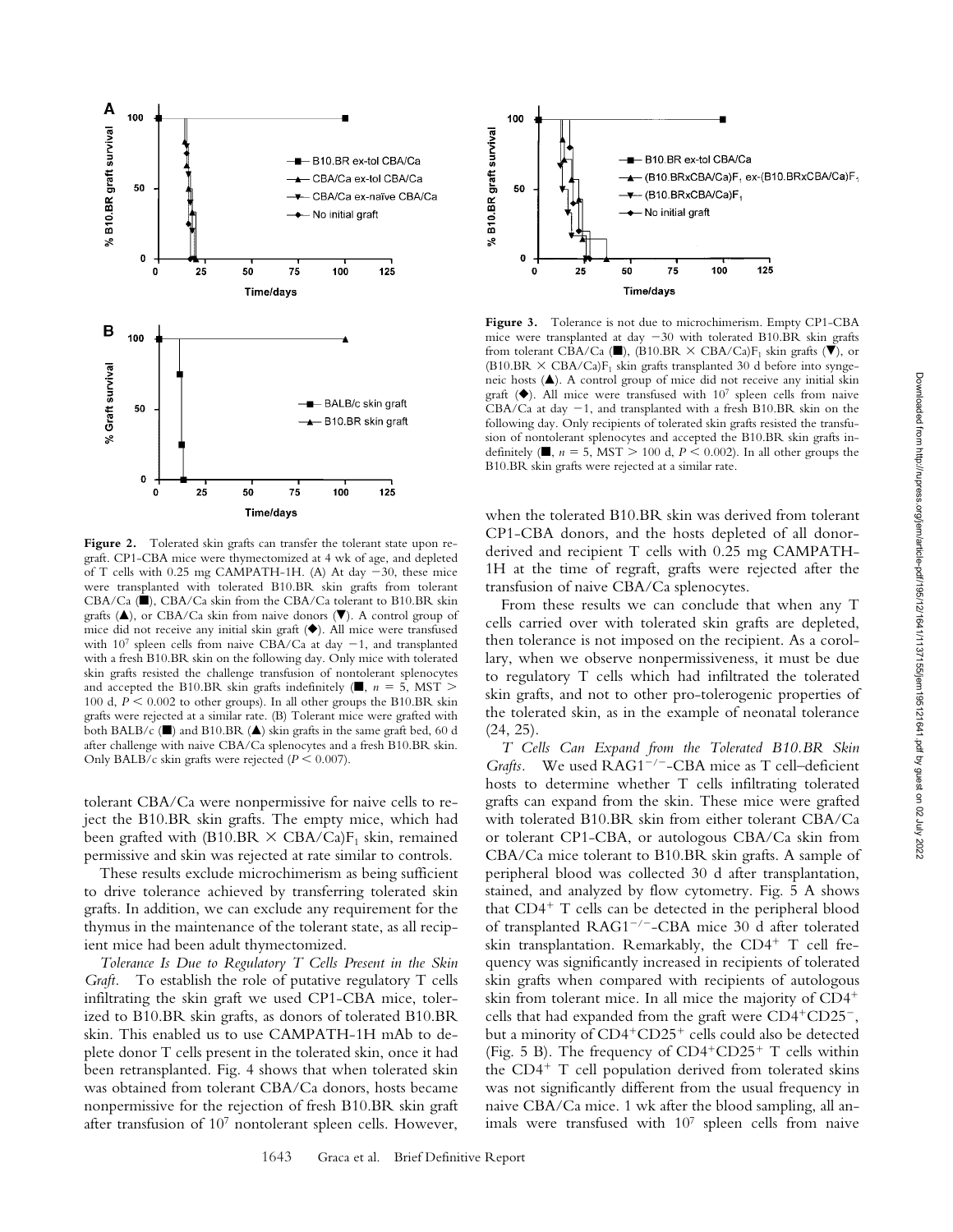

Figure 4. Tolerance is due to regulatory T cells present in the skin graft. Empty CP1-CBA mice were transplanted at day  $-30$  with tolerated B10.BR skin grafts from tolerant CBA/Ca (.), tolerated B10.BR skin grafts from tolerant CP1-CBA ( $\triangle$ ), or (B10.BR  $\times$  CBA/Ca)F<sub>1</sub> skin  $(\blacktriangledown)$ . A control group of mice did not receive any initial skin graft  $(\blacklozenge)$ . All mice were transfused with  $10<sup>7</sup>$  spleen cells from naive CBA/Ca at day 1, and transplanted with a fresh B10.BR skin on the following day. Mice transplanted with tolerated B10.BR skin grafts from tolerant CP1-CBA  $(A)$  were depleted of infiltrating T cells by treatment with 0.25 mg CAMPATH-1H at days  $-30$  and  $-1$ . Recipients of tolerated B10.BR skin grafts from tolerant CBA/Ca were also treated with CAM-PATH-1H as described. Only recipients of tolerated skin grafts whose T cells had not been ablated resisted the transfusion of nontolerant splenocytes and accepted B10.BR skin grafts indefinitely ( $\blacksquare$ ,  $n = 5$ , MST  $>$ 100 d,  $P \le 0.002$ ). In all other groups the B10.BR skin grafts were rejected at a similar rate. Note that one animal in the tolerated skin, T cell– depleted group  $(\triangle)$  rejected the initial B10.BR graft before transfusion with CBA/Ca splenocytes.

CBA/Ca mice, and challenged with a fresh B10.BR skin graft on the following day. In one group of mice transplanted with tolerated B10.BR skin from tolerant CP1- CBA donors, donor T cells were depleted with 0.25 mg CAMPATH-1H at the time of CBA/Ca cell transfusion. These mice became permissive for rejection by naive CBA/Ca cells, with a rejection rate comparable to the group initially grafted with CBA/Ca skin from tolerant CBA/Ca mice (Fig. 5 C). In contrast, when the  $RAG1^{-/-}$ -CBA mice were initially transplanted with tolerated B10.BR skin grafts, in the absence of T cell depletion, all mice became nonpermissive for rejection, and consequently all B10.BR grafts were held indefinitely.

We needed to exclude the possibility that the process of transplanting donor skin to  $RAG1^{-/-}$ -CBA recipients was not itself conducive to the development of dominant tolerance. We first transplanted CBA/Ca mice with B10.BR skin grafts in the absence of any further treatment. At day 8 after transplantation, when the skin grafts still appeared healthy (rejection usually occurs at days 11–15), the grafts were removed and retransplanted onto RAG1<sup>-/-</sup>-CBA mice. These grafts were all rejected  $(n = 6)$ , median survival time  $[MST] = 9$  d from the time of regraft) and contributed to CD4<sup>+</sup> T cell expansion as assessed 30 d after transplantation (4.92%  $\pm$  0.37 CD4<sup>+</sup> T cells in peripheral blood). After transfusion of 107 splenocytes from naive CBA/Ca and transplantation of a second skin graft we confirmed that the cell expansion did not alter the rejection permissive state, as all skin grafts were readily rejected (*n*



**Figure 5.** T cells expand from the tolerated B10.BR skin grafts*.* RAG1<sup>-/-</sup>-CBA mice were grafted with tolerated B10.BR skin from tolerant CBA/Ca mice ( $\blacksquare$ ), CBA/Ca skin from CBA/Ca mice tolerant to B10.BR skin grafts  $(A)$ , and tolerated B10.BR skin grafts from tolerant CP1-CBA mice ( $\nabla$  and  $\blacklozenge$ ). Tolerated B10.BR skin grafts in group  $\blacklozenge$ were depleted of putative infiltrating T cells with 0.25 mg CAMPATH-1H at day  $-1$ . (A) Blood samples were collected 30 d after skin grafting and analyzed by  $FACS^{\circledast}$ . The graph represents the percentage of  $CD4^+$  T cells within blood mononuclear cells. The percentage of CD4<sup>+</sup> T cells that expanded from tolerated skin grafts is significantly higher than in the animals grafted with CBA/Ca skin from tolerant syngeneic donors (*P* 0.05, unpaired *t* test). (B) FACS® staining from a mouse of the tolerated skin group ( $\nabla$ ), showing that expanded T cells are mainly CD4<sup>+</sup>CD25<sup>-</sup>. (C) All mice were transfused with 107 spleen cells from naive CBA/Ca 1 wk after blood tests, and transplanted with a fresh B10.BR skin on the following day (day 0). Recipients of tolerated B10.BR skin grafts whose putative regulatory T cells had not been depleted resisted the challenge with transfused CBA/Ca splenocytes and accepted the B10.BR skin grafts indefinitely ( $\blacksquare$  and  $\blacktriangledown$ , MST  $>$  100 d,  $P \leq 0.05$ ). Mice that were recipients of tolerated B10.BR skin grafts depleted of T cells rejected the grafts shortly after transfusion of CBA/Ca splenocytes  $(A, MST = 22 d)$ . Recipients of CBA/Ca skin from CBA/Ca mice tolerated to B10.BR skin grafts also rejected B10.BR skin grafts ( $\blacklozenge$ , MST = 20.5 d).

6, MST  $= 17$  d). This reinforces our conclusion that the regulatory T cells preexisted in tolerated skin before retransplantation onto  $RAG1^{-/-}$ -CBA recipients.

We have recently shown that B10.BR skin graft rejection mediated by  $10<sup>7</sup>$  splenocytes transfused from naive CBA/Ca into empty CP1-CBA mice, can be prevented by cotransfer of regulatory T cells (14). By titrating the number of transfused regulatory cells we concluded that abrogation of rejection requires cotransfer of 10<sup>6</sup> CD4<sup>+</sup>CD25<sup>+</sup> cells or  $10^7$  CD4<sup>+</sup>CD25<sup>-</sup> cells from CBA/Ca tolerized to B10.BR skin grafts (14). Such observations, taken together with our present results, suggest that at the time 107 splenocytes from naive CBA/Ca mice are transfused, regulatory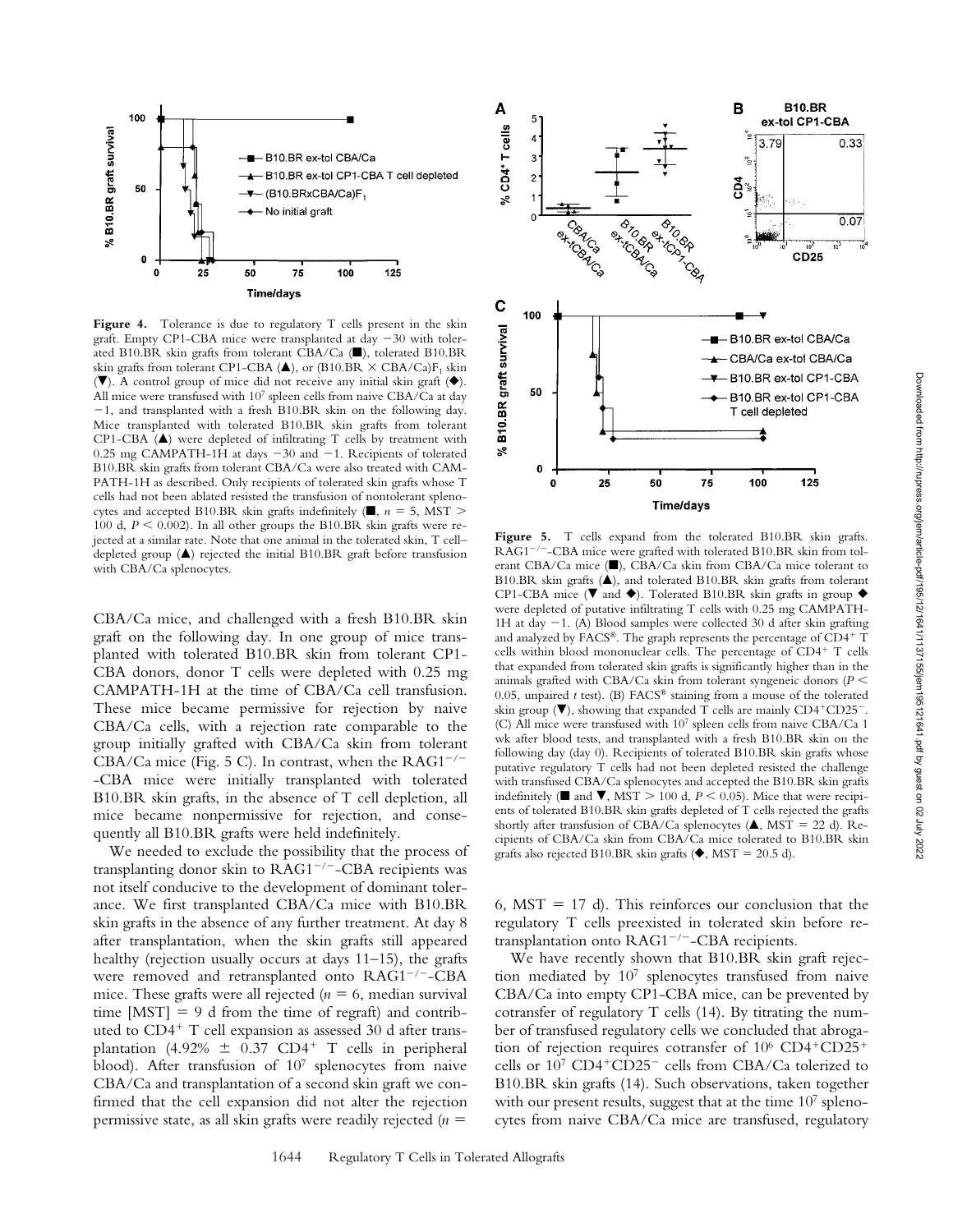cells from tolerated allografts have expanded to evoke regulatory function equivalent to 10<sup>6</sup> CD4<sup>+</sup>CD25<sup>+</sup> cells from a tolerized spleen.

These results confirm that tolerance achieved by retransplantation of tolerated skin grafts is due to regulatory T cells that infiltrate the transplant, and are not present (at least at comparable levels) within the autologous skin of such tolerized mice. This observation may in part explain the phenomenon of linked suppression, that could operate at the level of the graft, therefore yielding graft acceptance when the tolerated and "third-party" antigens coexist in close proximity, usually on the same cells. In contrast to the situation where the two sets of antigens are present in two different grafts in the same graft-bed, when the third party graft is rejected (9, 10, 26, 27).

Interestingly, a reverse transcription (RT)-PCR analysis of genes expressed in tolerated and rejecting tissues, showed that genes associated with regulatory T cells were found to be differential. This was not, however, the case, when draining lymph nodes or spleens from the same animals were compared, suggested that regulatory activity is concentrated in the graft (28). It is intriguing that on a functional basis, regulatory cells with the capacity to prevent graft rejection can be demonstrated in both the spleen and tolerated skin grafts. It is not clear at this time, given the RT-PCR data, whether graft infiltrating regulatory cells constitute a special resident population different from splenic regulatory cells. The observation that T cells expand from graft infiltrating regulatory cells may imply that regulatory T cells in grafts result from a steady-state recirculation. Perhaps, regulatory cells recirculate through the body and accumulate preferentially at the sites where their target antigens are present. As a consequence it is possible they exert their regulatory activity on peripheral tissues by default, until inflammatory signals or other as yet unknown ligands turn off their suppressive function, so permitting a "normal" protective immune response to occur. In any case, our observations strongly support the view that at least some of the suppressive activity of regulatory T cells occurs beyond secondary lymphoid tissues at the sites where their target antigens are present.

The authors are grateful to S. Humm for preparing many of the mAbs used in vivo and to the PSB staff, especially M. Coates and S. Laynes, for excellent animal care. This work was funded by a program grant from the Medical Research Council, UK.

L. Graca was supported by the Calouste Gulbenkian Foundation's PhD Program in Biology and Medicine and the Portuguese Foundation for Science and Technology/Praxis XXI.

*Submitted: 19 December 2001 Revised: 17 April 2002 Accepted: 6 May 2002*

### **References**

- 1. Waldmann, H. 1999. Transplantation tolerance-where do we stand? *Nat. Med.* 5:1245–1248.
- 2. Wekerle, T., and M. Sykes. 2001. Mixed chimerism and

transplantation tolerance. *Annu. Rev. Med.* 52:353–370.

- 3. Knechtle, S.J. 2000. Knowledge about transplantation tolerance gained in primates. *Curr. Opin. Immunol.* 12:552–556.
- 4. Kirk, A.D., and D.M. Harlan. 2000. Challenges for the clinical application of transplant tolerance strategies. *Curr. Opin. Organ Transplant.* 5:108–113.
- 5. Li, X.C., T.B. Strom, L.A. Turka, and A.D. Wells. 2001. T cell death and transplantation tolerance. *Immunity.* 14:407– 416.
- 6. Waldmann, H. 2001. Therapeutic approaches for transplantation. *Curr. Opin. Immunol.* 13:606–610.
- 7. Qin, S.X., M. Wise, S.P. Cobbold, L. Leong, Y.C. Kong, J.R. Parnes, and H. Waldmann. 1990. Induction of tolerance in peripheral T cells with monoclonal antibodies. *Eur. J. Immunol.* 20:2737–2745.
- 8. Qin, S., S.P. Cobbold, H. Pope, J. Elliott, D. Kioussis, J. Davies, and H. Waldmann. 1993. Infectious transplantation tolerance. *Science.* 259:974–977.
- 9. Davies, J.D., L.Y. Leong, A. Mellor, S.P. Cobbold, and H. Waldmann. 1996. T cell suppression in transplantation tolerance through linked recognition. *J. Immunol.* 156:3602– 3607.
- 10. Chen, Z.K., S.P. Cobbold, H. Waldmann, and S. Metcalfe. 1996. Amplification of natural regulatory immune mechanisms for transplantation tolerance. *Transplantation.* 62:1200– 1206.
- 11. Waldmann, H., and S. Cobbold. 1998. How do monoclonal antibodies induce tolerance? A role for infectious tolerance? *Annu. Rev. Immunol.* 16:619–644.
- 12. Waldmann, H., and S. Cobbold. 2001. Regulating the immune response to transplants. A role for CD4+ regulatory cells? *Immunity.* 14:399–406.
- 13. Graca, L., K. Honey, E. Adams, S.P. Cobbold, and H. Waldmann. 2000. Cutting edge: anti-CD154 therapeutic antibodies induce infectious transplantation tolerance. *J. Immunol.* 165:4783–4786.
- 14. Graca, L., and S. Thompson. C.-Y. Lin, E. Adams, S.P. Cobbold, and H. Waldmann. 2002. Both CD4+CD25+ and CD4+CD25<sup>-</sup> regulatory cells mediate dominant transplantation tolerance. *J. Immunol.* 168:5558–5567.
- 15. Zhai, Y., and J.W. Kupiec-Weglinski. 1999. What is the role of regulatory T cells in transplantation tolerance? *Curr. Opin. Immunol.* 11:497–503.
- 16. Sawitzki, B., M. Lehmann, T. Ritter, E. Graser, J.W. Kupiec-Weglinski, and H.D. Volk. 2001. Regulatory tolerancemediating T cells in transplantation tolerance. *Transplant. Proc.* 33:2092–2093.
- 17. Gilliland, L.K., L.A. Walsh, M.R. Frewin, M.P. Wise, M. Tone, G. Hale, D. Kioussis, and H. Waldmann. 1999. Elimination of the immunogenicity of therapeutic antibodies. *J. Immunol.* 162:3663–3671.
- 18. Monaco, A.P., M.L. Wood, J.G. Gray, and P.S. Russell. 1966. Studies on heterologous anti-lymphocyte serum in mice. II. Effect on the immune response. *J. Immunol.* 96:229– 238.
- 19. Billingham, R.E., L. Brent, and P.B. Medawar. 1953. Actively acquired tolerance to foreign cells. *Nature.* 172:603– 606.
- 20. Peto, R., M.C. Pike, P. Armitage, N.E. Breslow, D.R. Cox, S.V. Howard, N. Mantel, K. McPherson, J. Peto, and P.G. Smith. 1977. Design and analysis of randomized clinical trials requiring prolonged observation of each patient. *Br. J. Cancer.* 35:1–39.